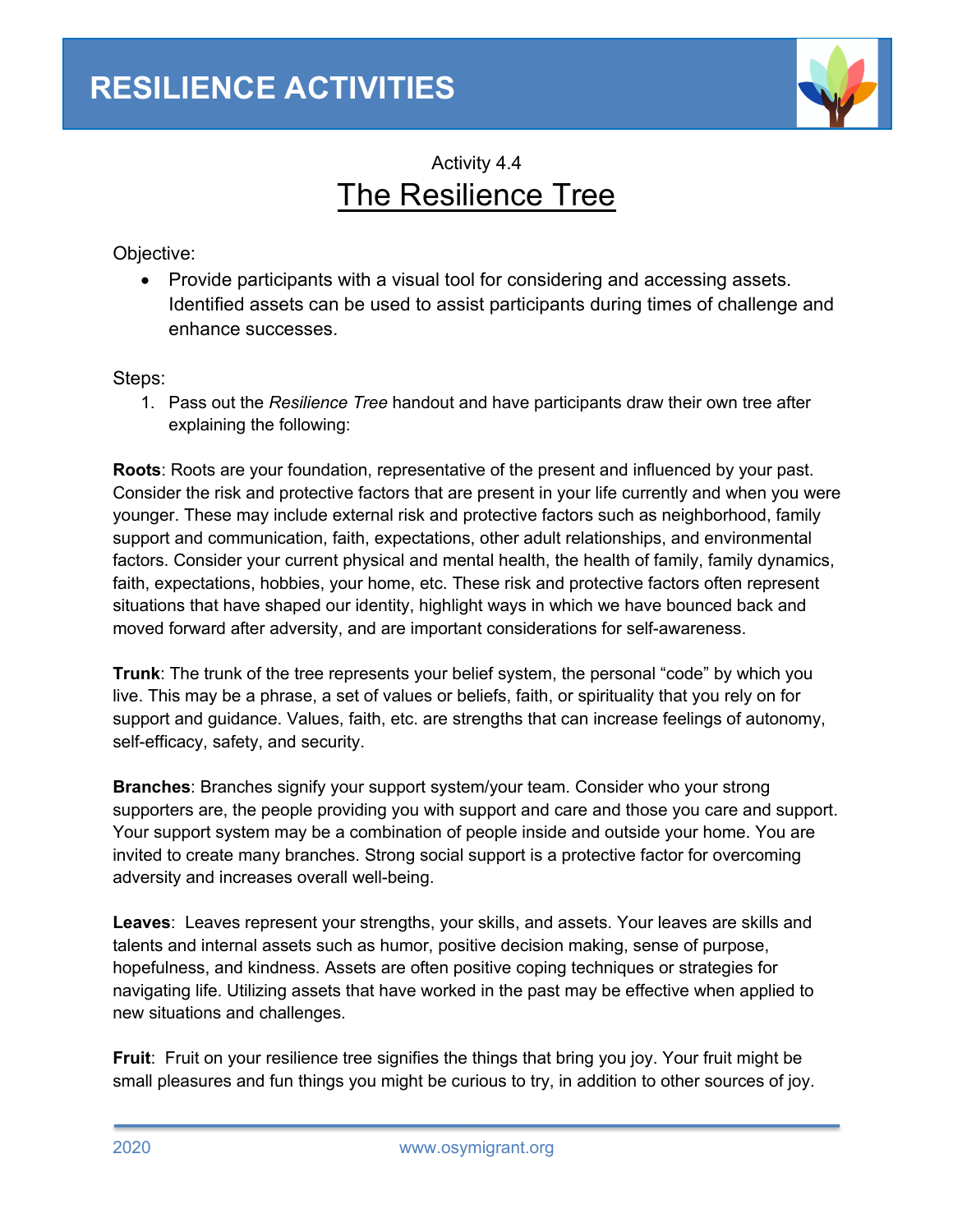

Practicing gratitude and identifying things that create pleasure may enhance and increase resilience.

**Flowers**: Flowers represent hopes and dreams for the future. Your flowers may be goals, wishes, aspirations, or something to which you are looking forward. Identifying positive conditions for the future may increase the ability to cope with and grow through adversity.

- 2. Discuss:
	- o What did you learn about yourself?
	- o How would you use this in the future when you face adversity?
	- o How would you use with your students?

NOTE*:*

*Used with permission: Stephanie Colvin-Roy spaigeroy@gmail.com*